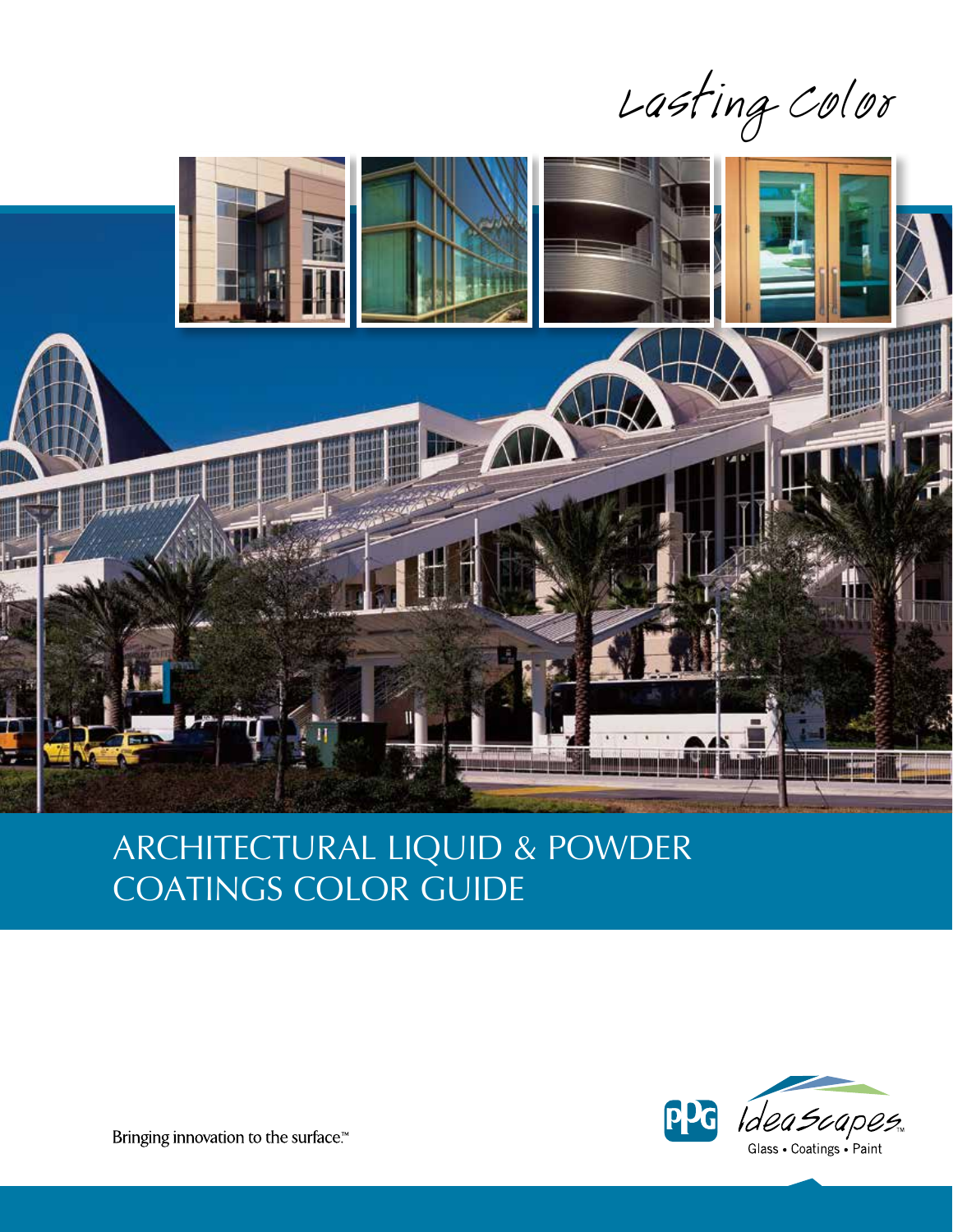|                            | <b>Duranar</b><br><b>Extrusion</b><br><b>Liquid</b> | <b>Duranar</b><br>Coil<br><b>Liquid</b> | <b>Duranar</b><br><b>Extrusion</b><br><b>Powder</b> | <b>Coraflon</b><br><b>Extrusion</b><br><b>Powder</b> | <b>Duracron</b><br><b>Extrusion</b><br><b>Liquid</b> | <b>Polycron</b><br><b>Extrusion</b><br><b>Liquid</b> | <b>Envirocron 03</b><br><b>Extrusion</b><br><b>Powder</b> |
|----------------------------|-----------------------------------------------------|-----------------------------------------|-----------------------------------------------------|------------------------------------------------------|------------------------------------------------------|------------------------------------------------------|-----------------------------------------------------------|
| <b>Resin</b>               | <b>PVDF</b>                                         | <b>PVDF</b>                             | <b>PVDF</b>                                         | <b>FEVE</b>                                          | Acrylic                                              | Polyester                                            | Polyester                                                 |
| <b>AAMA</b>                | 2605                                                | 2605                                    | 2605                                                | 2605                                                 | 2603                                                 | 2603                                                 | 2603                                                      |
| 46. Washington White       | UC70129BC                                           | <b>BN8W103B</b>                         | PD100057                                            | PCNT23107                                            | N/A                                                  | N/A                                                  | PCTT23136                                                 |
| 47. Manhattan Beige Pearl  | UC106687F                                           | <b>BN8N128B</b>                         | PD100058                                            | PCNT23108                                            | N/A                                                  | N/A                                                  | PCTT23137                                                 |
| 48. Sunlight Silver        | UC106681F                                           | N/A                                     | PD100021                                            | PCNT73129                                            | N/A                                                  | N/A                                                  | PCTT73150                                                 |
| 49. Moondust Mica          | UC106688F                                           | <b>BN7A108B</b>                         | PD100059                                            | PCNT23109                                            | N/A                                                  | N/A                                                  | PCTT23138                                                 |
| 50. Champagne              | UC70104F                                            | <b>BN8N129B</b>                         | PD100060                                            | PCNT23110                                            | N/A                                                  | N/A                                                  | PCTT23139                                                 |
| 51. Natural Suede Mica     | UC106666F                                           | <b>BN8A170B</b>                         | PD100061                                            | PCNT23111                                            | N/A                                                  | N/A                                                  | PCTT23140                                                 |
| 52. Champagne Bronze       | UC70202F                                            | <b>BN7N111B</b>                         | PD100062                                            | PCNT23112                                            | N/A                                                  | N/A                                                  | PCTT23141                                                 |
| 53. Cashmere Pearl         | UC106689F                                           | <b>BN8N130B</b>                         | PD100063                                            | PCNT23113                                            | N/A                                                  | N/A                                                  | PCTT23142                                                 |
| 54. Harvest Gold Pearl     | UC106690F                                           | <b>BN8N131B</b>                         | PD100064                                            | PCNT23114                                            | N/A                                                  | N/A                                                  | PCTT23143                                                 |
| 55. Driftwood Mica         | UC106692F                                           | <b>BN8N132B</b>                         | PD100040                                            | PCNT23115                                            | N/A                                                  | N/A                                                  | PCTT23144                                                 |
| 56. Lexus Bronze           | UC106698F                                           | <b>BN8N133B</b>                         | PD100065                                            | PCNT23116                                            | N/A                                                  | N/A                                                  | PCTT23145                                                 |
| 57. Bistro Bronze          | UC106693F                                           | <b>BN8N134B</b>                         | PD100066                                            | PCNT23117                                            | N/A                                                  | N/A                                                  | PCTT23146                                                 |
| 58. Dark Bronze            | UC70149F                                            | <b>BN8N135B</b>                         | PD100067                                            | PCNT23118                                            | N/A                                                  | N/A                                                  | PCTT23147                                                 |
| 59. Dark Briar Mica        | UC106694F                                           | <b>BN8N101B</b>                         | PD100068                                            | PCNT23119                                            | N/A                                                  | N/A                                                  | PCTT23148                                                 |
| 60. Café Noir Pearl        | UC106695F                                           | <b>BN8N136B</b>                         | PD100035                                            | PCNT93100                                            | N/A                                                  | N/A                                                  | PCTT93103                                                 |
| 61. Metallic Mist          | UC106703XL                                          | <b>BN9A144B</b>                         | N/A                                                 | N/A                                                  | UC118331                                             | UC118403                                             | N/A                                                       |
| 62. Platinum               | UC106704XL                                          | <b>BN9A145B</b>                         | N/A                                                 | N/A                                                  | UC118332                                             | UC118404                                             | N/A                                                       |
| 63. White Ice Metallic     | UC106706XL                                          | N/A                                     | N/A                                                 | N/A                                                  | UC113845                                             | UC118406                                             | N/A                                                       |
| 64. Silver                 | UC51131XL                                           | N/A                                     | N/A                                                 | N/A                                                  | UC59989                                              | UC92402X                                             | N/A                                                       |
| 65. Bright Silver          | <b>UC55028XLB</b>                                   | <b>BN9A118B</b>                         | N/A                                                 | N/A                                                  | UC60662X                                             | UC118407                                             | N/A                                                       |
| 66. Steel-City Silver      | UC106705XL                                          | <b>BN9A148B</b>                         | N/A                                                 | N/A                                                  | UC113027                                             | UC118410                                             | N/A                                                       |
| 67. Champagne Metallic     | <b>UC70178XL</b>                                    | <b>BN9A123B</b>                         | N/A                                                 | N/A                                                  | <b>UC75187X</b>                                      | UC118411                                             | N/A                                                       |
| 68. Silver                 | <b>UC82989XL</b>                                    | N/A                                     | N/A                                                 | N/A                                                  | UC118333                                             | UC118408                                             | N/A                                                       |
| 69. Space Silver           | BK20413XL                                           | N/A                                     | N/A                                                 | N/A                                                  | UC107228                                             | UC118405                                             | N/A                                                       |
| 70. Bright Silver II       | <b>UC57639XLB</b>                                   | N/A                                     | N/A                                                 | N/A                                                  | UC75396X                                             | UC118413                                             | N/A                                                       |
| 71. Silver Gray            | <b>UC50958XL</b>                                    | <b>BN9A150B</b>                         | N/A                                                 | N/A                                                  | <b>UC97767X</b>                                      | UC76406X                                             | N/A                                                       |
| 72. Pewter                 | UC51713XL                                           | <b>BN9A151B</b>                         | N/A                                                 | N/A                                                  | UC56936X                                             | UC118415                                             | N/A                                                       |
| 73. Silver Shadow          | UC106707XL                                          | <b>BN9A152B</b>                         | N/A                                                 | N/A                                                  | UC111052                                             | UC118416                                             | N/A                                                       |
| 74. Medium Gray            | UC51595XL                                           | <b>BN9A153B</b>                         | N/A                                                 | N/A                                                  | UC92405X                                             | UC113739                                             | N/A                                                       |
| 75. Graphite Gray          | UC106708LB                                          | <b>BN9A154B</b>                         | N/A                                                 | N/A                                                  | UC118334                                             | UC118422                                             | N/A                                                       |
| 76. Champagne              | UC82080XL                                           | BN9A131B                                | N/A                                                 | N/A                                                  | UC118335                                             | UC118409                                             | N/A                                                       |
| 77. Champagne Gold         | UC51568XL                                           | <b>BN9N114B</b>                         | N/A                                                 | N/A                                                  | UC74045X                                             | UC118412                                             | N/A                                                       |
| 78. Fawn Metallic          | UC106710XL                                          | <b>BN9A117B</b>                         | N/A                                                 | N/A                                                  | UC118336                                             | UC118414                                             | N/A                                                       |
| 79. Autumnwood Metallic    | UC106711LB                                          | <b>BN9N115B</b>                         | N/A                                                 | N/A                                                  | N/A                                                  | N/A                                                  | N/A                                                       |
| 80. Mocha-ccino            | UC105758XL                                          | <b>BN9N116B</b>                         | N/A                                                 | N/A                                                  | UC118338                                             | UC118417                                             | N/A                                                       |
| 81. Light Bronze           | <b>UC51227XL</b>                                    | <b>BN9N117B</b>                         | N/A                                                 | N/A                                                  | UC97490X                                             | UC92515                                              | N/A                                                       |
| 82. Medium Bronze          | UC51515XL                                           | <b>BN9N118B</b>                         | N/A                                                 | N/A                                                  | UC64150X                                             | UC61067X                                             | N/A                                                       |
| 83. Antique Bronze         | UC54445XL                                           | <b>BN9N119B</b>                         | N/A                                                 | N/A                                                  | UC118339                                             | UC118418                                             | N/A                                                       |
| 84. Summer Suede Metallic  | UC106712XL                                          | BN9A113B                                | N/A                                                 | N/A                                                  | N/A                                                  | N/A                                                  | N/A                                                       |
| 85. Chocolate Bronze       | UC106709XL                                          | <b>BN9N120B</b>                         | N/A                                                 | N/A                                                  | UC118004                                             | UC118419                                             | N/A                                                       |
| 86. Cinnagold Dust         | UC106717XL                                          | BN9N121B                                | N/A                                                 | N/A                                                  | N/A                                                  | N/A                                                  | N/A                                                       |
| 87. Burlesque              | UC106719XL                                          | <b>BN9R100B</b>                         | N/A                                                 | N/A                                                  | UC118341                                             | UC118400                                             | N/A                                                       |
| 88. Mineral Brown Metallic | UC106715XL                                          | <b>BN9N122B</b>                         | N/A                                                 | N/A                                                  | UC114067                                             | UC118423                                             | N/A                                                       |
| 89. Vintage Bronze         | UC106714XL                                          | <b>BN9N123B</b>                         | N/A                                                 | N/A                                                  | UC113088                                             | UC118421                                             | N/A                                                       |
| 90. Dark Bronze            | UC51602XL                                           | <b>BN9N124B</b>                         | N/A                                                 | N/A                                                  | UC89990X                                             | UC118420                                             | N/A                                                       |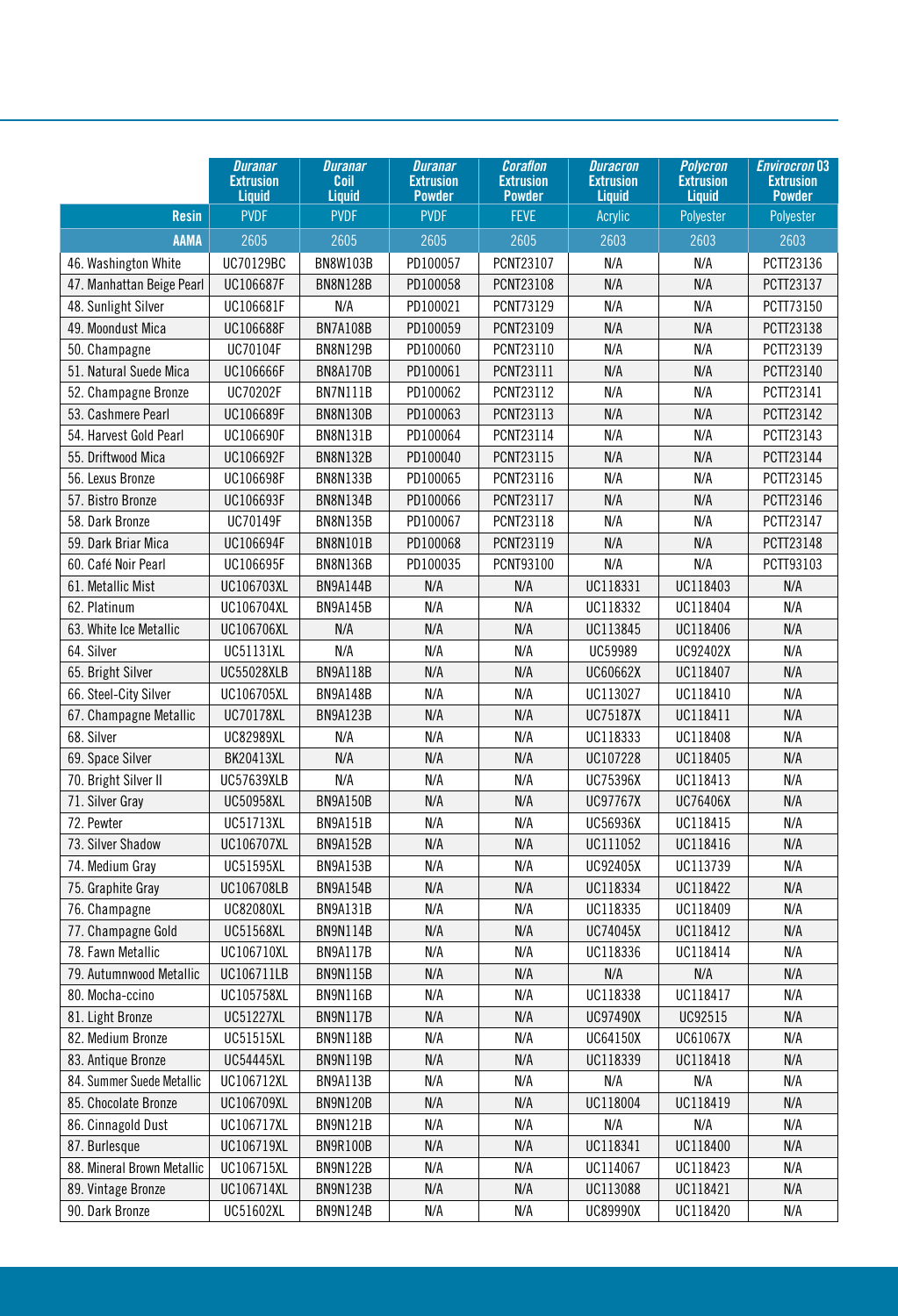PPG architectural coatings are available for the coil and aluminum extrusion markets in liquid<br>or powder and for both exterior and interior applications. The table below lists the color code, if<br>available, for seven diffe or powder and for both exterior and interior applications. The table below lists the color code, if available, for seven different qualities of coatings\*. PPG has you covered for any specification required on your next building project.

|                        | <b>Duranar</b><br><b>Extrusion</b> | <b>Duranar</b><br>Coil             | <b>Duranar</b><br><b>Extrusion</b> | <b>Coraflon</b><br><b>Extrusion</b> | <b>Duracron</b><br><b>Extrusion</b> | <b>Polycron</b><br><b>Extrusion</b> | <b>Envirocron 03</b><br><b>Extrusion</b> |
|------------------------|------------------------------------|------------------------------------|------------------------------------|-------------------------------------|-------------------------------------|-------------------------------------|------------------------------------------|
| <b>Resin</b>           | <b>Liquid</b><br><b>PVDF</b>       | <b>Liquid</b><br><b>PVDF</b>       | <b>Powder</b><br><b>PVDF</b>       | <b>Powder</b><br><b>FEVE</b>        | <b>Liquid</b><br>Acrylic            | <b>Liquid</b><br>Polyester          | <b>Powder</b><br>Polyester               |
| <b>AAMA</b>            | 2605                               | 2605                               | 2605                               | 2605                                | 2603                                | 2603                                | 2603                                     |
| 01. Bone White         | UC43350                            | <b>BN5W149B</b>                    | PD800000                           | PCNT88101                           | UC113812                            | UC71428X                            | PCTT88148                                |
| 02. Graham White       | UC72638                            | N/A                                | PD800007                           | PCNT88151                           | UC96873X                            | UC100756X                           | PCTT88149                                |
| 03. Bone White         | UC109880                           | <b>BN2W106B</b>                    | PD800027                           | PCNT88147                           | UC111717X                           | UC118385                            | PCTT88150                                |
| 04. Bright White       | UC55026                            | N/A                                | PD800001                           | PCNT88148                           | UC73135X                            | UC73160X                            | PCTT88151                                |
| 05. Colonial White     | UC54983                            | <b>BN5W151B</b>                    | PD800006                           | PCNT88149                           | UC118306                            | UC96583X                            | PCTT88152                                |
| 06. Ivory              | UC54412                            | <b>BN5I117B</b>                    | PD800008                           | PCNT88150                           | UC118307                            | UC118387                            | PCTT88153                                |
| 07. Malt               | UC105738                           | <b>BN5N165B</b>                    | PD200007                           | PCNT28207                           | UC111072X                           | UC118388                            | PCTT28242                                |
| 08. Natural Wicker     | UC105747                           | <b>BN5N166B</b>                    | PD200006                           | <b>PCNT28208</b>                    | UC111065                            | UC118386                            | PCTT28243                                |
| 09. Caramel Latte      | UC105737                           | <b>BN5W133B</b>                    | PD200002                           | PCNT28174                           | UC108981X                           | UC118139                            | PCTT28244                                |
| 10. Sahara Sand        | UC72861                            | <b>BN5N167B</b>                    | PD200012                           | PCNT28209                           | UC107466                            | UC72841X                            | PCTT28245                                |
|                        |                                    |                                    |                                    |                                     |                                     |                                     |                                          |
| 11. Sandstone          | UC109856<br>UC54137                | <b>BN5N168B</b><br><b>BN5N169B</b> | PD200017<br>PD200014               | PCNT28210<br>PCNT28102              | UC114217<br>UC55831X                | UC118389<br>UC118390                | PCTT28246<br>PCTT28247                   |
| 12. Beige              |                                    |                                    |                                    |                                     |                                     |                                     |                                          |
| 13. Seawolf            | UC109855                           | <b>BN5N170B</b>                    | PD200067                           | PCNT28211                           | UC118308                            | UC118391                            | PCTT28248                                |
| 14. Antique Bronze     | UC100027                           | <b>BN5N171B</b>                    | PD200068                           | PCNT28212                           | UC118309                            | UC103901X                           | PCTT28249                                |
| 15. Fairview Taupe     | UC105741                           | <b>BN5N172B</b>                    | PD200005                           | PCNT28128                           | UC118310                            | UC118393                            | PCTT28250                                |
| 16. Cocoa Bean         | UC105735                           | <b>BN5N173B</b>                    | PD200010                           | PCNT28213                           | UC113176                            | UC118398                            | PCTT28251                                |
| 17. Medium Bronze      | UC109862                           | <b>BN5N174B</b>                    | PD200069                           | PCNT28214                           | UC118311                            | UC118396                            | PCTT28252                                |
| 18. Bronze             | UC110460                           | <b>BN5N175B</b>                    | PD200070                           | PCNT28215                           | UC118312                            | UC118401                            | PCTT28253                                |
| 19. Statuary Bronze    | UC43347                            | <b>BN5N176B</b>                    | PD200011                           | PCNT28216                           | UC54212X                            | UC61862X                            | PCTT28254                                |
| 20. Bronze             | UC109850                           | <b>BN5N177B</b>                    | PD200071                           | PCNT28217                           | UC118313                            | UC114209                            | PCTT28255                                |
| 21. Brick Red          | UC43355                            | <b>BN5R122B</b>                    | PD600014                           | PCNT68116                           | UC61160X                            | UC64247X                            | PCTT68140                                |
| 22. River Rouge Red    | UC52006                            | <b>BN5R123B</b>                    | PD600002                           | PCNT68117                           | UC53979X                            | UC67193X                            | PCTT68141                                |
| 23. Roasted Red Pepper | UC102320XL                         | N/A                                | N/A                                | N/A                                 | UC118314                            | UC118397                            | N/A                                      |
| 24. Aged Copper        | UC54434                            | <b>BN5G143B</b>                    | PD400015                           | PCNT48129                           | UC62488                             | UC118392                            | PCTT48152                                |
| 25. Bermuda Blue       | UC106661                           | <b>BN5L110B</b>                    | PD500000                           | PCNT58113                           | UC108902X                           | UC118394                            | PCTT58122                                |
| 26. Fashion Gray       | UC51825                            | <b>BN5A154B</b>                    | PD900040                           | PCNT78166                           | UC55334                             | UC72654X                            | PCTT78161                                |
| 27. Eclipse Gray       | UC106669                           | <b>BN5A155B</b>                    | PD900000                           | PCNT78163                           | UC108703X                           | UC118395                            | PCTT78157                                |
| 28. Charcoal           | UC109852                           | <b>BN5A157B</b>                    | PD900015                           | PCNT78164                           | UC118315                            | UC118399                            | PCTT78158                                |
| 29. Charcoal Gray      | UC54271                            | <b>BN2A105B</b>                    | PD900003                           | PCNT78165                           | UC97252X                            | UC64285X                            | PCTT78159                                |
| 30. Black              | UC40577                            | <b>BN2B108B</b>                    | PD900001                           | PCNT98111                           | UC53128X                            | UC118402                            | PCTT98117                                |
| 31. Platinum Mica      | UC106682F                          | N/A                                | PD100046                           | PCNT73114                           | N/A                                 | N/A                                 | PCTT73135                                |
| 32. Renaissance Silver | UC106663F                          | N/A                                | PD100022                           | PCNT73115                           | N/A                                 | N/A                                 | PCTT73136                                |
| 33. Silver             | UC70470F                           | N/A                                | PD100047                           | PCNT73116                           | N/A                                 | N/A                                 | PCTT73137                                |
| 34. Arcadia Silver     | UC70123F                           | N/A                                | PD100013                           | PCNT73117                           | N/A                                 | N/A                                 | PCTT73138                                |
| 35. Silversmith        | UC70092F                           | <b>BN8A109B</b>                    | PD100002                           | PCNT73118                           | N/A                                 | N/A                                 | PCTT73139                                |
| 36. Anodic Clear       | UC110423F                          | <b>BN8A120B</b>                    | PD100048                           | PCNT73119                           | N/A                                 | N/A                                 | PCTT73140                                |
| 37. Galaxy Silver      | UC106683F                          | <b>BN7A120B</b>                    | PD100049                           | PCNT73120                           | N/A                                 | N/A                                 | PCTT73141                                |
| 38. Satin Nickel       | UC106684F                          | <b>BN8A162B</b>                    | PD100050                           | PCNT73121                           | N/A                                 | N/A                                 | PCTT73142                                |
| 39. Pewter             | UC110227F                          | <b>BN8A163B</b>                    | PD100051                           | PCNT73122                           | N/A                                 | N/A                                 | PCTT73143                                |
| 40. Pewter             | UC70191F                           | <b>BN8A164B</b>                    | PD100052                           | PCNT73123                           | N/A                                 | N/A                                 | PCTT73144                                |
| 41. Silver Gray        | UC70192F                           | <b>BN8A165B</b>                    | PD100030                           | PCNT73124                           | N/A                                 | N/A                                 | PCTT73145                                |
| 42. Silverstorm        | UC106685F                          | <b>BN8A166B</b>                    | PD100053                           | PCNT73125                           | N/A                                 | N/A                                 | PCTT73146                                |
| 43. Medium Gray        | UC102662F                          | <b>BN7A109B</b>                    | PD100054                           | PCNT73126                           | N/A                                 | N/A                                 | PCTT73147                                |
| 44. Gray Velvet        | UC70214F                           | <b>BN8A167B</b>                    | PD100055                           | PCNT73127                           | N/A                                 | N/A                                 | PCTT73148                                |
| 45. Cosmic Gray Mica   | UC106686F                          | <b>BN8A168B</b>                    | PD100056                           | PCNT73128                           | N/A                                 | N/A                                 | PCTT73149                                |

\* The chip samples are meant to approximate color for *Duranar* Extrusion Liquid coatings. There may be some variation when the same colors are reproduced for the other resins and/or technologies.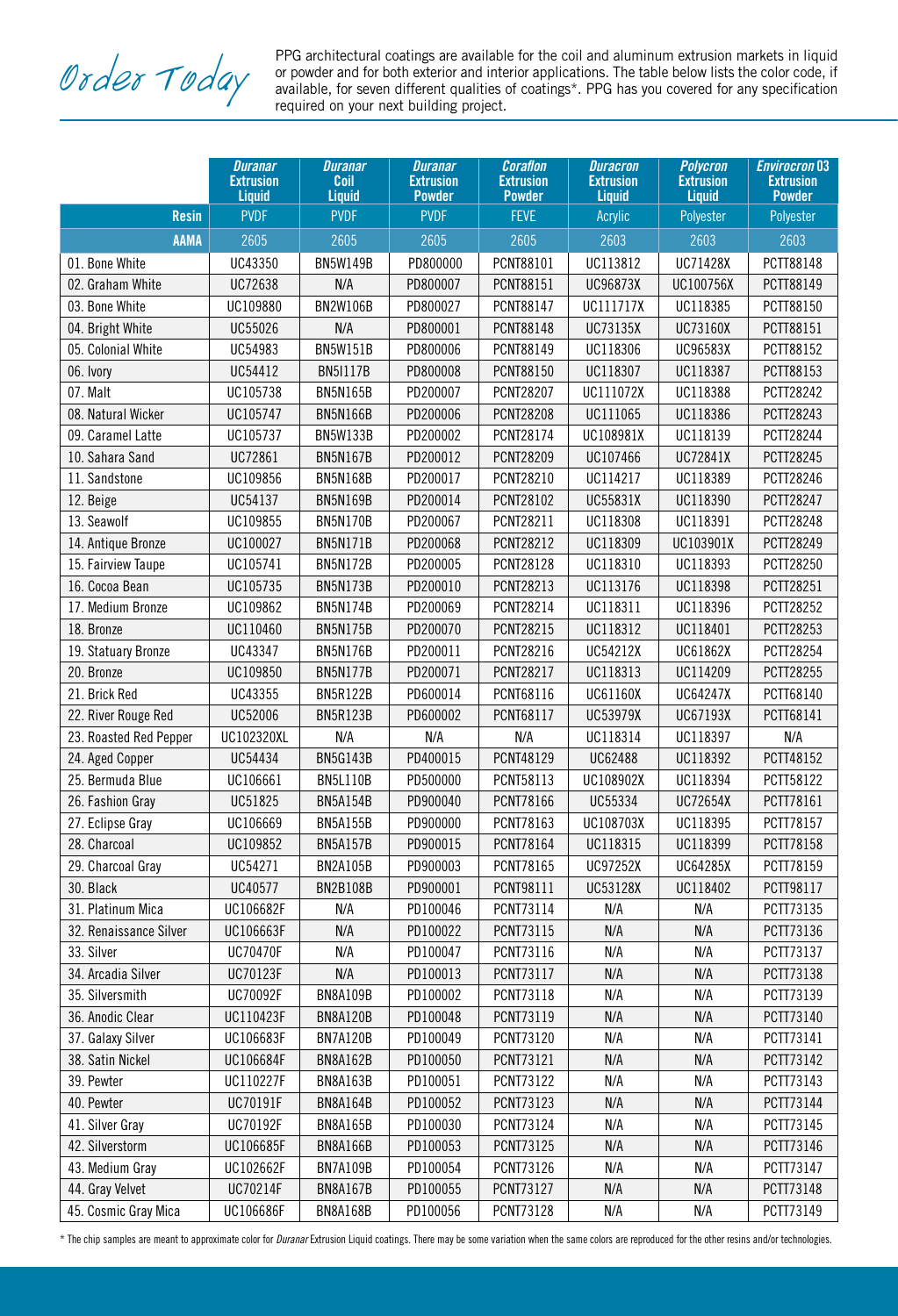Lasting Choices...

## **with PPG Architectural Coating Systems**

## **DURANAR® Coatings**

Proven performance, lasting color and durability. That's why generations of architects and building professionals have trusted *Duranar* coatings to protect architectural metal substrates. With *Duranar* coatings, they know – no matter what the application – they'll get good-looking, long-lasting results.

All *Duranar* coatings contain 70% fluoropolymer resin, which is chemically inert to protect your building from environmental stresses. *Duranar* finishes resist dirt pickup, chalking, fading, and UV degradation. Mineral acids and detergents will not stain *Duranar* finishes. Adhesion and flexibility are excellent, and the film resists chipping, cracking, crazing, erosion, abrasion and impact.

All *Duranar* coating systems meet the industry's toughest performance requirements, including AAMA 2605 for *Voluntary Specification, Performance Requirements and Test Procedures for Superior Performing Organic Coatings on Aluminum Extrusions and Panels.*





American Architectural **Manufacturers Association** 

## **Additional Coatings Choices from PPG**

PPG offers a wide variety of other liquid and powder coatings choices for the architectural market, many available in the same colors as the *Duranar* coatings samples found in this guide.

CORAFLON™ fluoropolymer powder coatings offer exceptional color retention and chalk resistance, and are used for a multiple array of end uses. DURACRON® aluminum extrusion liquid coatings are acrylic-based, one-coat systems with more than 35 years of field-proven performance. POLYCRON® polyester-based liquid coatings are one-coat systems that meet increasingly restrictive environmental regulations. Both *Duracron* and *Polycron* coatings are recommended for residential or commercial interior applications. ENVIROCRON™ 03 durable powder coatings provide an environmentally friendly approach and are used in residential applications as well.

## **Product Specifications**

|                            | <b>Duranar Liquid &amp;</b><br><b>Powder Coatings</b> | Coraflon<br><b>Powder Coatings</b> | <b>Duracron</b><br><b>Liquid Coatings</b> | <b>Polycron</b><br><b>Liquid Coatings</b> | <b>Envirocron 03</b><br><b>Powder Coatings</b> |
|----------------------------|-------------------------------------------------------|------------------------------------|-------------------------------------------|-------------------------------------------|------------------------------------------------|
| <b>Resin Technology</b>    | <b>PVDF</b>                                           | <b>FEVE</b>                        | Acrylic                                   | Polyester                                 | Polyester                                      |
| <b>AAMA Specification</b>  | AAMA 2605                                             | AAMA 2605                          | AAMA 2603                                 | AAMA 2603                                 | AAMA 2603                                      |
| <b>Coating Layers</b>      | Primer / topcoat                                      | One coat                           | One coat                                  | One coat                                  | One coat                                       |
| <b>Seacoast Coverage</b>   | Yes                                                   | <b>No</b>                          | <b>No</b>                                 | N <sub>0</sub>                            | <b>No</b>                                      |
| Humidity <sup>*</sup>      | 1,500 hrs. steel<br>4.000 hrs. aluminum               | 4.000 hrs.                         | 1.500 hrs.                                | 1.500 hrs.                                | $1.500$ hrs.                                   |
| Salt Spray*                | 1.000 hrs. steel<br>4.000 hrs. aluminum               | 4.000 hrs.                         | 1.500 hrs.                                | 1.500 hrs.                                | 1.500 hrs.                                     |
| South Florida Weathering** | 10 years                                              | 10 years                           | 1 year                                    | 1 year                                    | 1 year                                         |
| Gloss                      | $20^{\circ} - 30^{\circ}$                             | $20^{\circ} - 80^{\circ}$          | $20^{\circ} - 80^{\circ}$                 | $20^{\circ} - 80^{\circ}$                 | $20^{\circ} - 80^{\circ}$                      |

\*Tests performed to AAMA Specifications.

## **PPG CAP Certified Applicator Program™**

Another reason to choose PPG coatings is our nationwide network of coatings applicators, including the *PPG CAP Certified Applicator Program*. *PPG CAP* members are part of a select group of exceptional applicators that are fully capable of delivering high-performance, PPG-coated aluminum products on time to meet demanding construction schedules.

For more information about PPG products and a complete list of *PPG CAP* members, visit us online at ppgideascapes.com.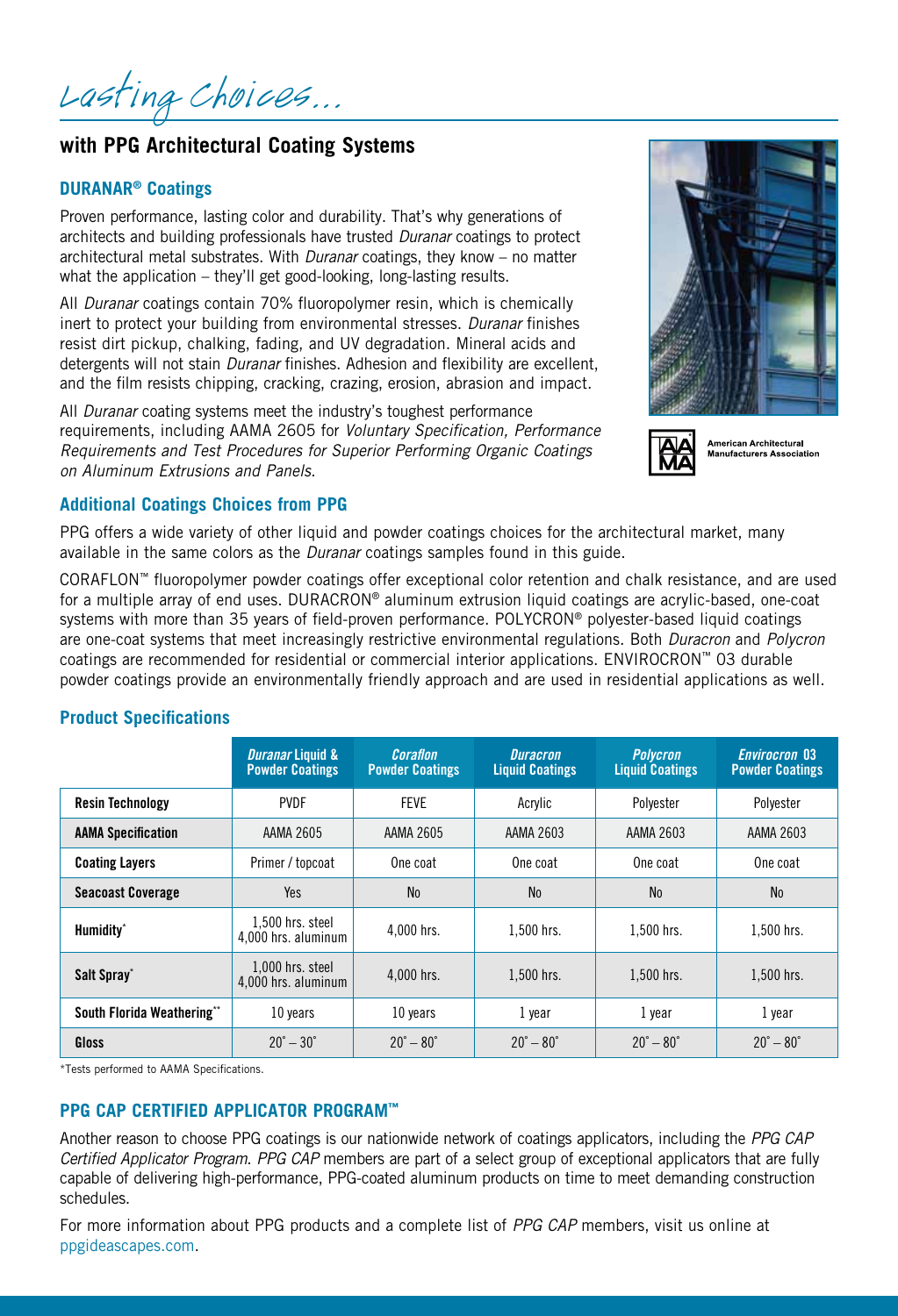**Duranar Coatings** 

2-Coat System: Primer & Color

The color chip samples and codes shown in this guide represent *Duranar* Extrusion Liquid Coatings. These same colors may be available for other coatings technologies and product lines. See the *Order Today* section for more detail and availability.

| 01. Bone White   | 02. Graham White    | 03. Bone White          | 04. Bright White    | 05. Colonial White |
|------------------|---------------------|-------------------------|---------------------|--------------------|
| UC43350          | UC72638             | UC109880                | UC55026             | UC54983            |
| <b>SRI 88</b>    | <b>SRI 95</b>       | <b>SRI 84</b>           | <b>SRI 95</b>       | <b>SRI 88</b>      |
|                  |                     |                         |                     |                    |
| 06. Ivory        | 07. Malt            | 08. Natural Wicker      | 09. Caramel Latte   | 10. Sahara Sand    |
| UC54412          | UC105738            | UC105747                | UC105737            | UC72861            |
| <b>SRI 74</b>    | <b>SRI 74</b>       | <b>SRI 86</b>           | <b>SRI 70</b>       | <b>SRI 62</b>      |
|                  |                     |                         |                     |                    |
| 11. Sandstone    | 12. Beige           | 13. Seawolf             | 14. Antique Bronze  | 15. Fairview Taupe |
| UC109856         | UC54137             | UC109855                | UC100027            | UC105741           |
| <b>SRI 59</b>    | <b>SRI 61</b>       | <b>SRI 43</b>           | <b>SRI 29</b>       | <b>SRI 17</b>      |
|                  |                     |                         |                     |                    |
| 16. Cocoa Bean   | 17. Medium Bronze   | 18. Bronze              | 19. Statuary Bronze | 20. Bronze         |
| UC105735         | UC109862            | UC110460                | UC43347             | UC109850           |
| SRI8             | <b>SRI 10</b>       | SRI <sub>2</sub>        | SRI <sub>2</sub>    | SRI <sub>2</sub>   |
|                  |                     |                         |                     |                    |
| 21. Brick Red    | 22. River Rouge Red | 23. Roasted Red Pepper* | 24. Aged Copper     | 25. Bermuda Blue   |
| UC43355          | UC52006             | UC102320XL              | UC54434             | UC106661           |
| <b>SRI 31</b>    | <b>SRI 19</b>       | <b>SRI 48</b>           | <b>SRI 49</b>       | <b>SRI 12</b>      |
|                  |                     |                         |                     |                    |
| 26. Fashion Gray | 27. Eclipse Gray    | 28. Charcoal            | 29. Charcoal Gray   | 30. Black          |
| UC51825          | UC106669            | UC109852                | UC54271             | UC40577            |
| <b>SRI 33</b>    | SRI 8               | SRI 4                   | SRI 4               | SRI-3              |

\**Duranar* XL Coatings (3-coat system) color requires XL clear coat due to pigmentation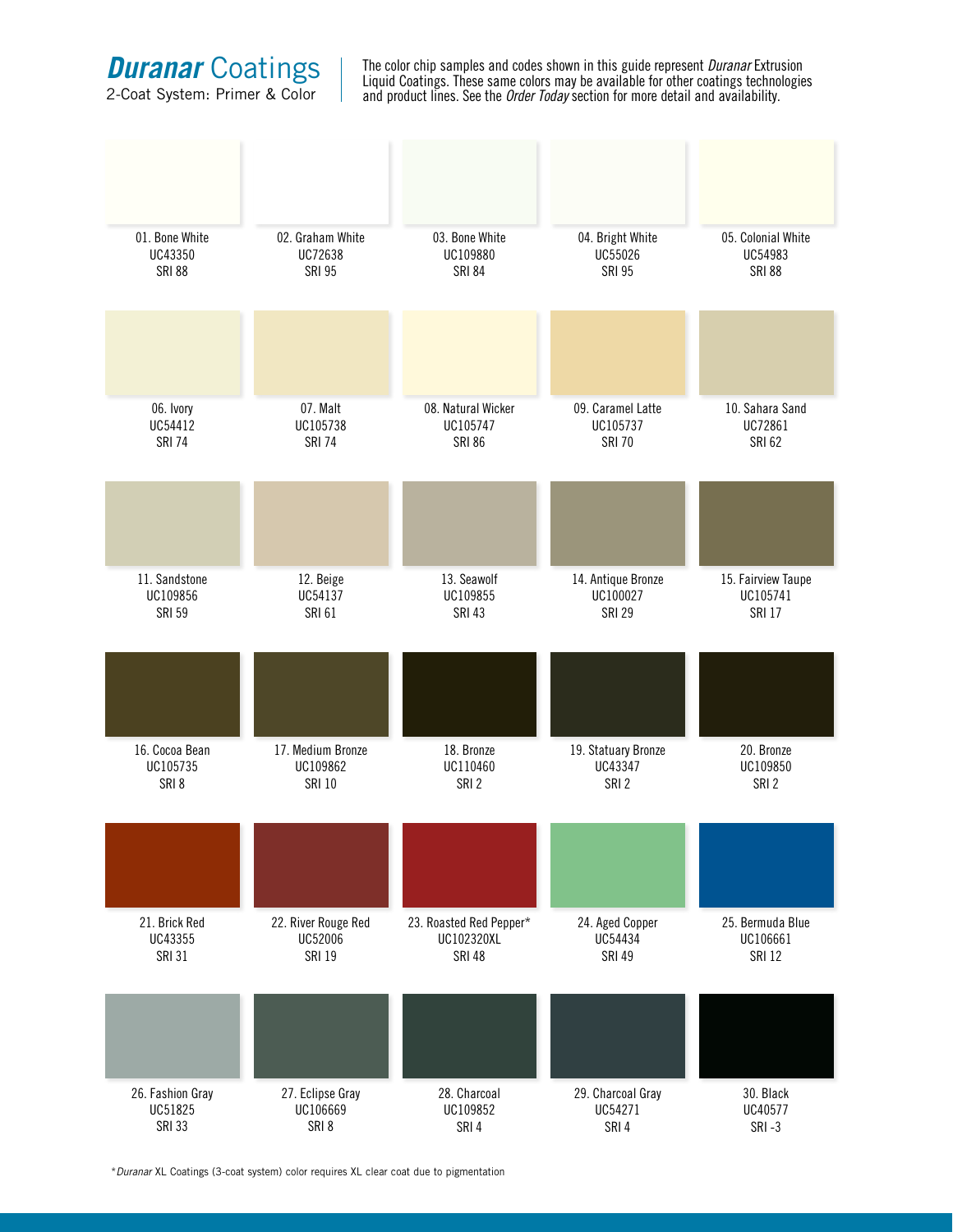## **Duranar**® Sunstorm® Coatings

2-Coat System: Primer & Mica-Containing Color Coat



The *Duranar* color chips provided in our color guide are as close as possible to the *Duranar* paint color, however color chip reproduction has limitations. Panels of the actual *Duranar* finish are available upon request. The color guide represents the range of available colors, and custom color matches are available within the limits of durable color pigments.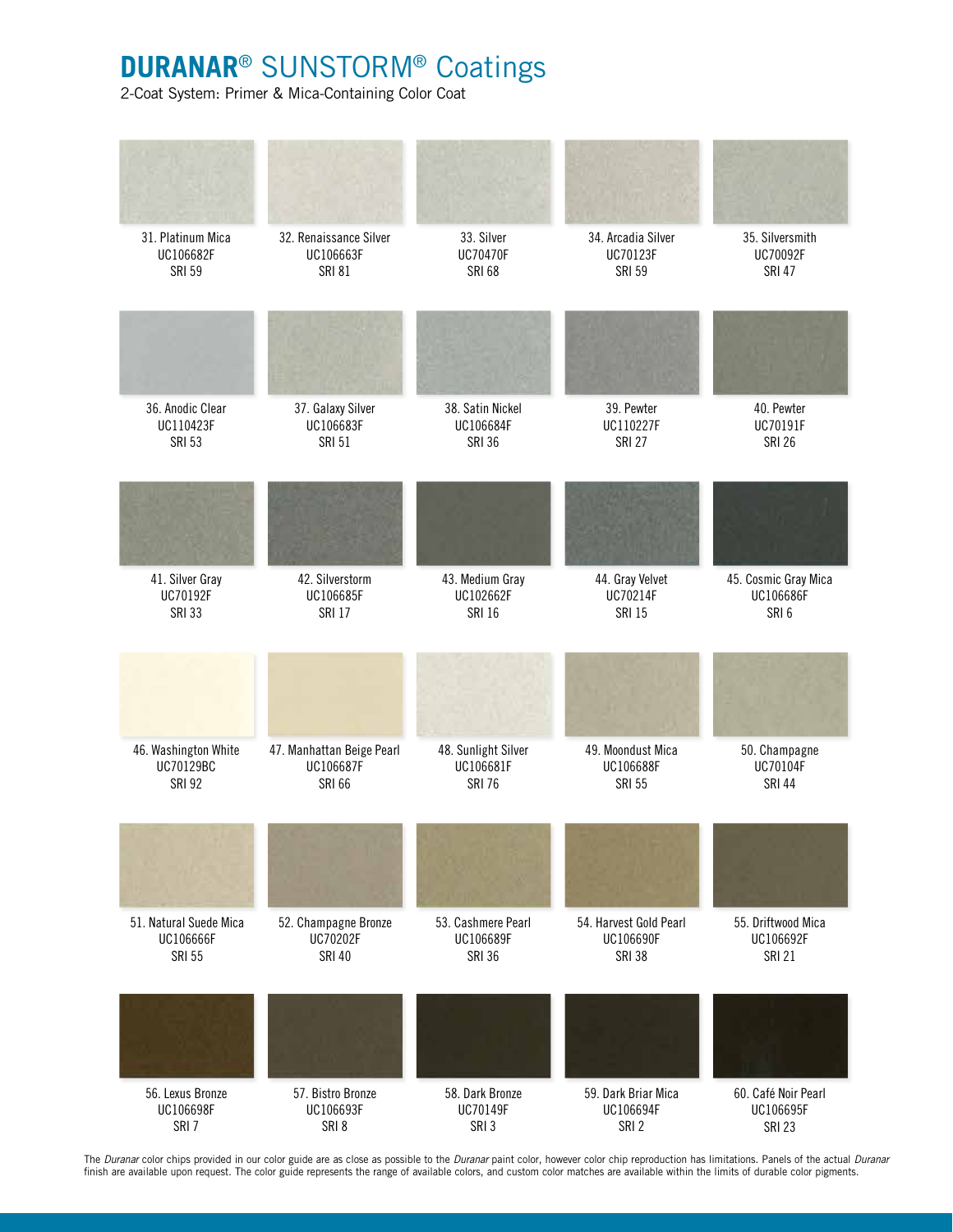# *Duranar* XL Coatings

3-Coat System: Primer, Color & Clear Coat Solid, Mica, Metallic & Exotic Colors Available

## *Duranar* XLB Coatings

4-Coat System: Primer, Barrier, Color & Clear Coat Solid, Mica, Metallic & Exotic Colors Available

| 61. Metallic Mist     | 62. Platinum           | 63. White Ice Metallic     | 64. Silver                | 65. Bright Silver*    |
|-----------------------|------------------------|----------------------------|---------------------------|-----------------------|
| UC106703XL            | UC106704XL             | UC106706XL                 | UC51131XL                 | <b>UC55028XLB</b>     |
| <b>SRI 61</b>         | <b>SRI 53</b>          | <b>SRI 51</b>              | <b>SRI 48</b>             | <b>SRI 51</b>         |
|                       |                        |                            |                           |                       |
| 66. Steel-City Silver | 67. Champagne Metallic | 68. Silver                 | 69. Space Silver          | 70. Bright Silver II* |
| UC106705XL            | UC70178XL              | UC82989XL                  | BK20413XL                 | <b>UC57639XLB</b>     |
| <b>SRI 48</b>         | <b>SRI 51</b>          | <b>SRI 58</b>              | <b>SRI 58</b>             | <b>SRI 81</b>         |
|                       |                        |                            |                           |                       |
| 71. Silver Gray       | 72. Pewter             | 73. Silver Shadow          | 74. Medium Gray           | 75. Graphite Gray*    |
| UC50958XL             | UC51713XL              | UC106707XL                 | UC51595XL                 | UC106708LB            |
| <b>SRI 32</b>         | <b>SRI 26</b>          | <b>SRI 23</b>              | <b>SRI 19</b>             | SRI <sub>2</sub>      |
|                       |                        |                            |                           |                       |
| 76. Champagne         | 77. Champagne Gold     | 78. Fawn Metallic          | 79. Autumnwood Metallic*  | 80. Mocha-ccino       |
| <b>UC82080XL</b>      | UC51568XL              | UC106710XL                 | UC106711LB                | UC105758XL            |
| <b>SRI 26</b>         | <b>SRI 31</b>          | <b>SRI 50</b>              | <b>SRI 41</b>             | <b>SRI 16</b>         |
|                       |                        |                            |                           |                       |
| 81. Light Bronze      | 82. Medium Bronze      | 83. Antique Bronze         | 84. Summer Suede Metallic | 85. Chocolate Bronze  |
| UC51227XL             | UC51515XL              | <b>UC54445XL</b>           | UC106712XL                | UC106709XL            |
| <b>SRI 26</b>         | <b>SRI 13</b>          | <b>SRI 13</b>              | <b>SRI 45</b>             | SRI <sub>6</sub>      |
|                       |                        |                            |                           |                       |
| 86. Cinnagold Dust    | 87. Burlesque          | 88. Mineral Brown Metallic | 89. Vintage Bronze        | 90. Dark Bronze       |
| UC106717XL            | UC106719XL             | UC106715XL                 | UC106714XL                | UC51602XL             |
| <b>SRI 38</b>         | <b>SRI 20</b>          | SRI <sub>0</sub>           | SRI <sub>2</sub>          | SRI <sub>6</sub>      |